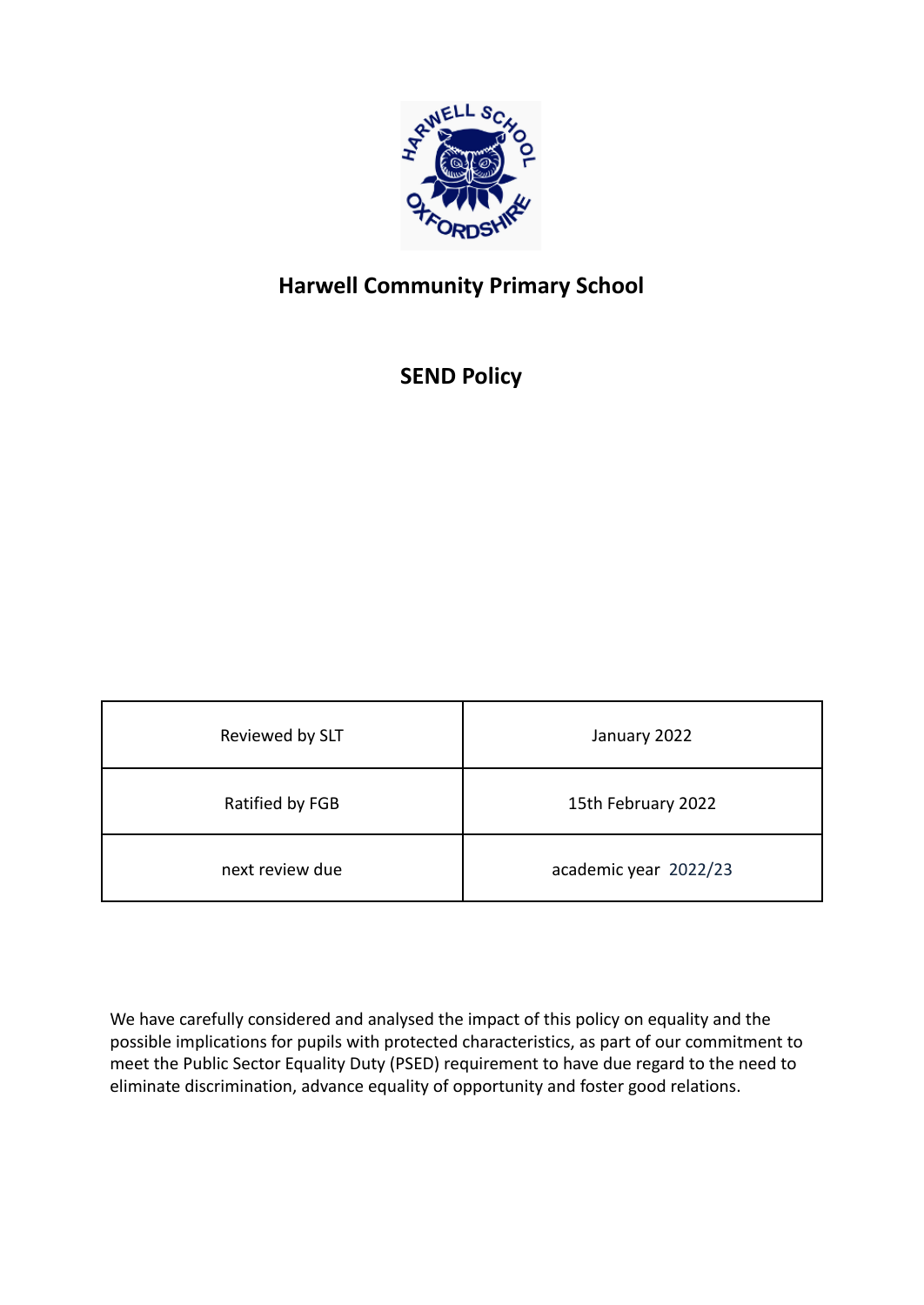# **Contents**

Aims Legislation and guidance Definitions Roles and responsibilities SEND information report Monitoring arrangements Links with other policies and documents

# **Aims**

The Governors and staff at Harwell Primary school recognise that all children have a right to a broad, balanced, relevant and differentiated curriculum with quality first teaching. We aim to create a happy, educationally exciting and positive environment in which all pupils can develop to their full potential and become confident, independent individuals.

Our SEND policy and information report aims to:

- ensure that our curriculum is responsive and inclusive to all children whatever their individual needs.
- promote positive attitudes and individual confidence, ensuring all children experience success.
- identify, assess, record and regularly review pupils' special educational needs.
- encourage parents/guardians to be involved in planning and supporting at all stages of their child's development.
- make effective use of support services.

Harwell School is committed to being a fully inclusive school. It acknowledges the range of issues to be taken account of in the process of development. All pupils are welcome, including those with special educational needs and/or disability, in accordance with the LA Admissions Policy. According to the Education Act 1996, (Section 316), the school will admit a child with an Education, Health and Care Plan subject to the wishes of their parent unless this is incompatible with the efficient education of other children, and there are no reasonable steps that can be taken to prevent the incompatibility.

Where children with SEND also have medical needs, their provision is planned and delivered in a coordinated way with the healthcare plan. School has regard for the statutory guidance supporting pupils at school with medical conditions (DfE, 2014). See the Supporting pupils with medical conditions policy.

# **Legislation and guidance**

This policy and information report is based on the statutory [Special Educational Needs and Disability \(SEND\) Code](https://www.gov.uk/government/uploads/system/uploads/attachment_data/file/398815/SEND_Code_of_Practice_January_2015.pdf) of Practice and the following legislation: [Part 3 of the Children and Families Act 2014,](http://www.legislation.gov.uk/ukpga/2014/6/part/3) which sets out schools' responsibilities for pupils with SEN and disabilities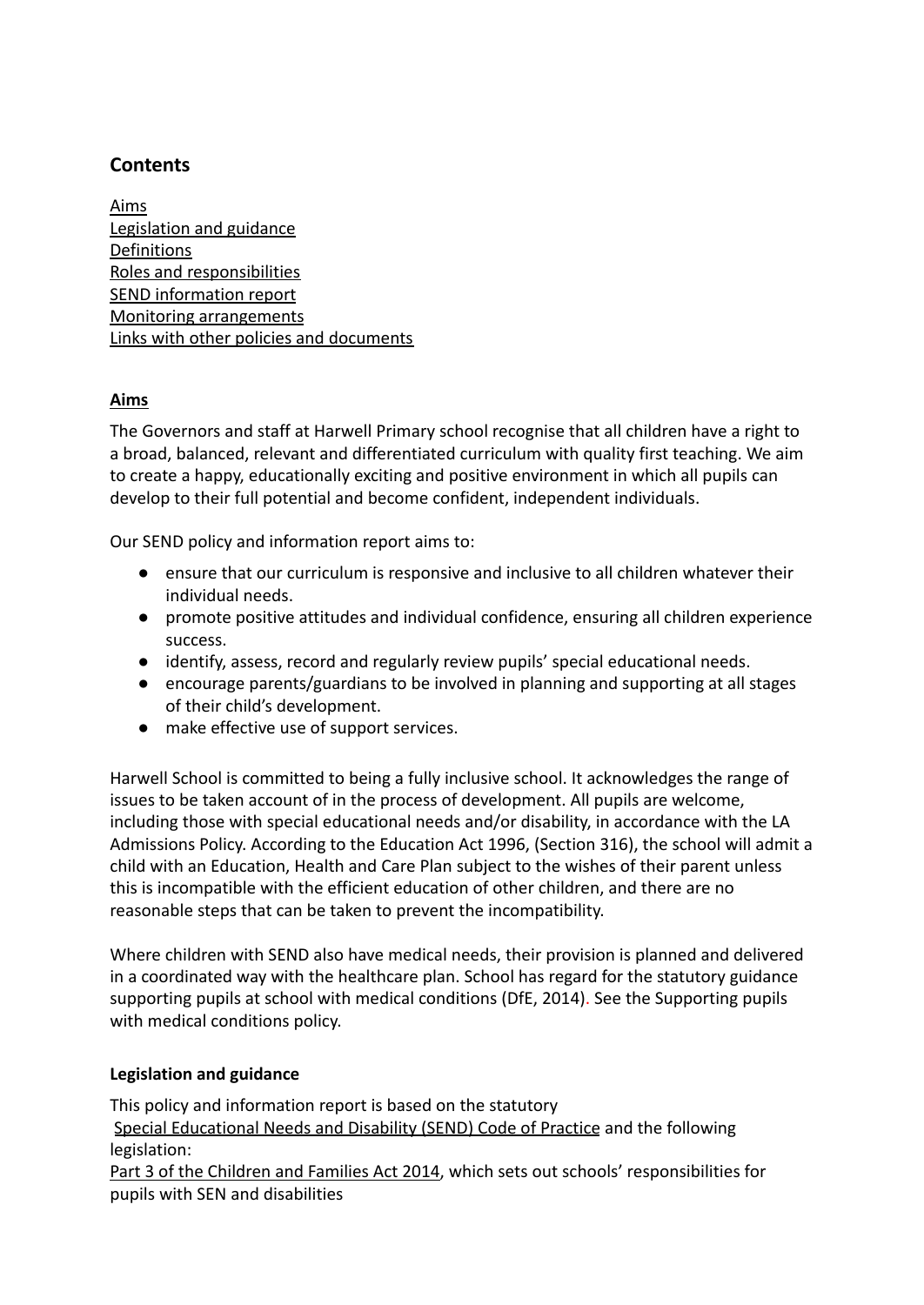[The Special Educational Needs and Disability Regulations 2014,](http://www.legislation.gov.uk/uksi/2014/1530/contents/made) which set out schools' responsibilities for education, health and care (EHC) plans, SEND Coordinators (SENDCOs) and the SEND information report

# **Definitions**

A child has special educational needs and or disability (SEND) if he or she has a learning difficulty or disability which calls for special educational provision to be made for him or her.

They have a learning difficulty or disability if they have:

- A significantly greater difficulty in learning than the majority of the others of the same age, and/or
- A disability which prevents or hinders them from making use of facilities of a kind generally provided for others of the same age in mainstream schools.

Special educational provision is educational or training provision that is additional to, or different from, that made generally for other children or young people of the same age by mainstream schools.

# **Roles and responsibilities**

# **The SENDCO**

The SENDCo works closely with all staff, the Headteacher, parents and outside agencies ensuring the best possible provision for children with special educational needs and/or disability.

The SENDCo will:

- Work with the headteacher and SEND governor to determine the strategic development of the SEND policy and provision in the school
- Have day-to-day responsibility for the operation of this SEND policy and the coordination of specific provision made to support individual pupils with SEND, including those who have EHC plans
- Provide professional guidance to colleagues and work with staff, parents, and other agencies to ensure that pupils with SEND receive appropriate support and inclusive high-quality teaching
- Advise on the graduated approach to providing SEND support
- Advise on the deployment of the school's delegated budget and other resources to meet pupils' needs effectively
- Be the point of contact for external agencies, especially the local authority and its support services
- Liaise with potential next providers of education to ensure that the school meets its responsibilities under the Equality Act 2010 with regard to reasonable adjustments and access arrangements
- Ensure the school keeps the records of all pupils with SEND up to date

# **The SEND governor**

The SEND governor will:

● Help to raise awareness of SEND issues at governing board meetings